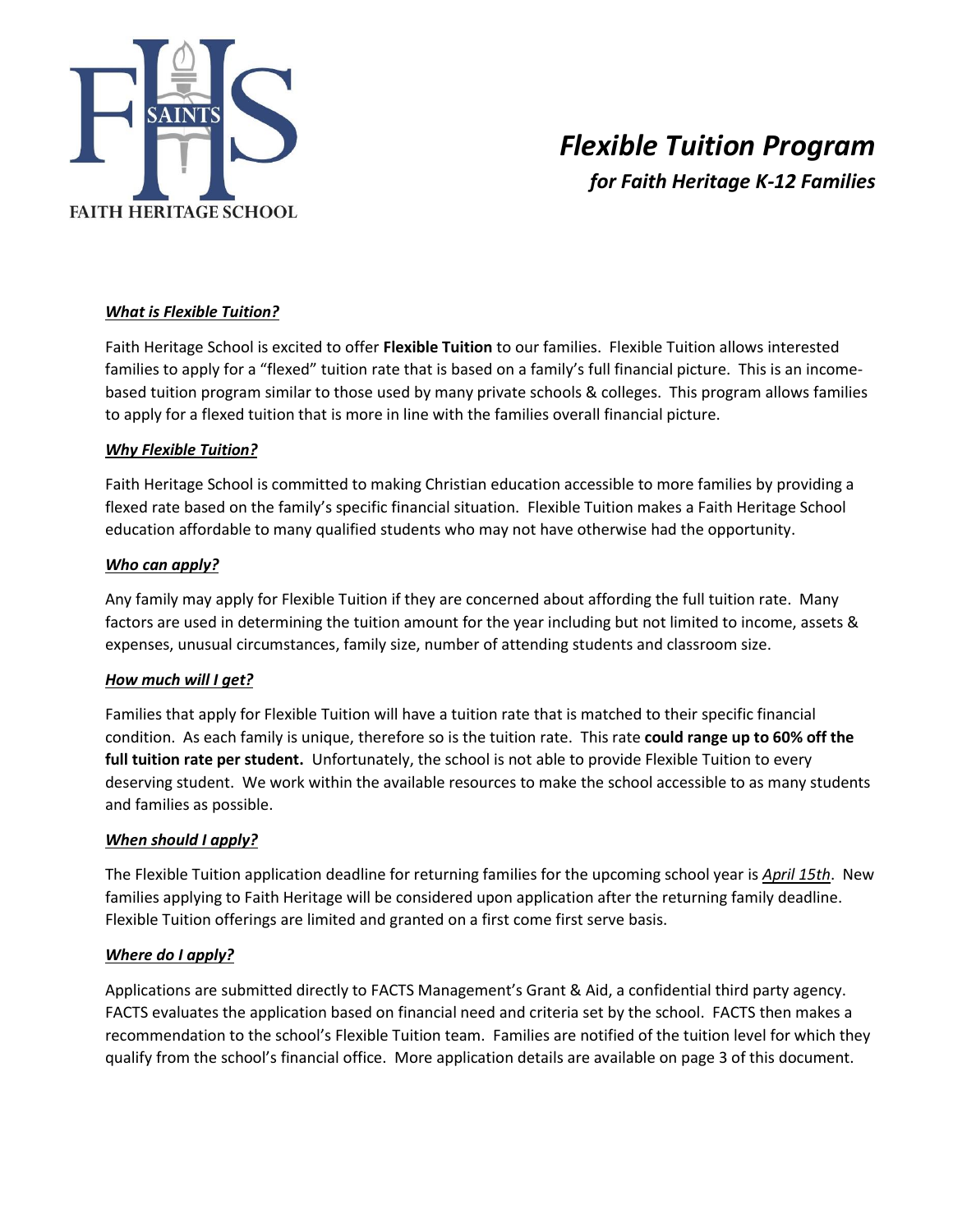#### *Flexible Tuition Policies & Guidelines:*

- 1. The school shall not use a family's financial situation as a consideration for admissions eligibility.
- 2. The school shall not discriminate in the administration of the Flexible Tuition policies due to race, color, national origin, gender or age in violation of existing state or federal law.
- 3. Faith Heritage School makes its Flexible Tuition decision in complete **confidentiality**, both in regard to amount and recipients. In addition, no faculty are involved in the Flexible Tuition Committee nor do they know which students receive Flexible Tuition. In turn, we expect the amount your child receives will not be discussed with other families.
- 4. If granted, Flexible Tuition covers a percentage of tuition; the school expects that families will fulfill their remaining financial obligations in accordance with our regular payment schedules.
- 5. Timely submission of the parent's financial statements and information is critical to the Flexible Tuition process. We are unable to grant Flexible Tuition to those with incomplete information. Budgetary restrictions may impact the allocation of awards.
- 6. We believe that families have the primary responsibility for financing their child's education. It should be understood that lifestyle choices that result in increased expenses or decreased income cannot be underwritten by the Flexible Tuition program and Faith Heritage School. We expect a Christian school education to be among the family's highest priorities for discretionary spending.
- 7. Flexible Tuition is granted only to families whose school accounts are current. If a family's account lapses after an award is made, then the Flexible Tuition agreement may be revoked or reconsidered.
- 8. If a parent in a family has chosen not to work, an income of \$21,000 will be assigned for that parent unless there is extenuating circumstances (i.e. the parent is a caregiver of young children or one in need of care due to disability). In this case, the reasons must be stated on the application.
- 9. If a student's parents are separated or divorced, it is expected that each parent contributes to their student's educational expense. Each parent would then fill out their own application. Should circumstances be such that the parent is not financially co-responsible, then this should be explained on the application.
- 10. The Flexible Tuition program replaces the financial aid program.

# *FAQ's:*

# **Do I need to apply to Faith Heritage School to receive confirmation of my Flexible Tuition?**

Yes. Prospective parents may apply for Flexible Tuition at any time; however, the flexible tuition amount will only be processed once the student is accepted to Faith Heritage School.

#### **Once my Flexible Tuition Application is completed, when will I receive confirmation of my tuition rate?**

Typically, within 3 weeks of providing all required information to FACTS Management.